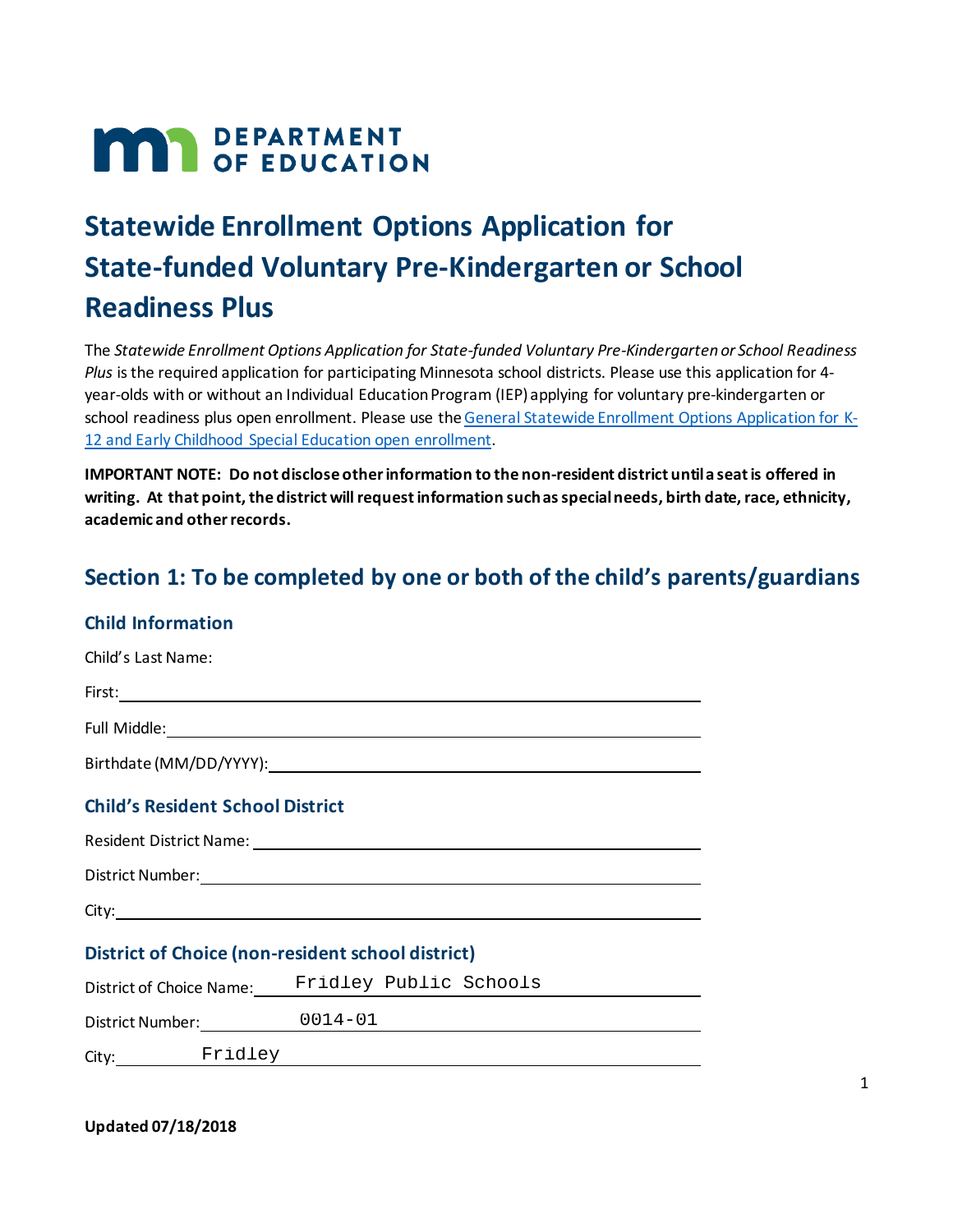Identify the reason for the request to enroll in a nonresident district:

#### **Voluntary Pre-kindergarten**

 Are you seeking to enroll your child in state-funded voluntary pre-kindergarten, **having verified with the non-resident district that your child meets eligibility requirements?** ☐Yes ☐ No

#### **School Readiness Plus**

 **your child meets eligibility requirements?** ☐Yes ☐No Are you seeking to enroll your child in school readiness plus, **having verified with the non-resident district that** 

#### **Site or Program Preferences**

 If the non-resident school district has multiple sites/programs that serve your child's needs, you may rank sites/programs in order of preference. (Add more preferences if desired.)

#### **Enrollment Timeline**

When are you seeking to enroll your child?

□ Immediately

☐ Not immediately, but sometime during the current school year

 $\Box$  Next school year

#### **Special Situations**

Please check all that apply.

□ Sibling preference: child has a sibling currently open-enrolled in this non-resident district.

□Employee child preference: Child has parent or legal guardian who is a Minnesota resident who is an employee of the non-resident district.

 $\Box$ Family move: The child's resident district changed after December 1 prior to the school year requested, waiving deadlines.

 ☐Child is a resident of City of Edina but the resident school district for the child's Edina home is not Edina Public Schools. Child seeks enrollment in Edina Public Schools.

**△Child is requesting a move into and/or a move out of a district that receives Achievement and Integration** 

Revenue, waiving deadlines. You can check here if you do not know the answer to this:  $\Box$ 

## Updated 07/18/2018 **Updated 07/18/2018** <sup>2</sup>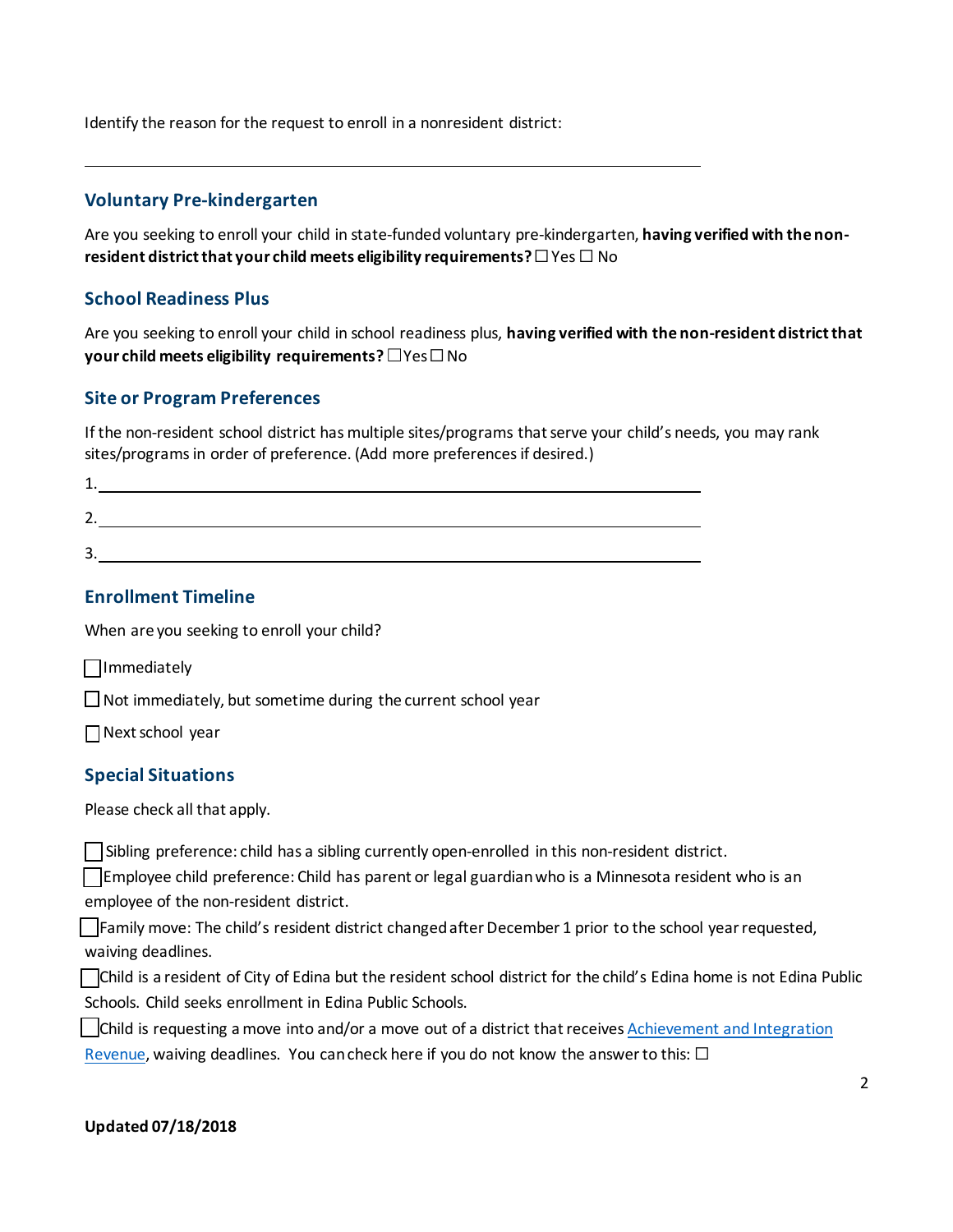#### **Parent/Legal Guardian Information**

The child must live with at least one parent/guardian who lives in Minnesota.

| Minnesota Parent/Guardian1                                                                                                                                                                                                           |
|--------------------------------------------------------------------------------------------------------------------------------------------------------------------------------------------------------------------------------------|
| First Name: 1999 Contract Contract Contract Contract Contract Contract Contract Contract Contract Contract Contract Contract Contract Contract Contract Contract Contract Contract Contract Contract Contract Contract Contrac       |
|                                                                                                                                                                                                                                      |
| Home Phone: 1999 - 1999 - 1999 - 1999 - 1999 - 1999 - 1999 - 1999 - 1999 - 1999 - 1999 - 1999 - 1999 - 1999 - 1                                                                                                                      |
| Work Phone: North Phone: North Phone: North Phone: North Phone: North Phone: North Phone: North Phone: North Phone: North Phone: North Phone: North Phone: North Phone: North Phone: North Phone: North Phone: North Phone: No       |
| Cell Phone: <u>contract the contract of the contract of the contract of the contract of the contract of the contract of the contract of the contract of the contract of the contract of the contract of the contract of the cont</u> |
|                                                                                                                                                                                                                                      |
|                                                                                                                                                                                                                                      |
|                                                                                                                                                                                                                                      |
|                                                                                                                                                                                                                                      |
| <b>Parent/Guardian 2:</b>                                                                                                                                                                                                            |
| Last Name: <u>and the contract of the contract of the contract of the contract of the contract of the contract of the contract of the contract of the contract of the contract of the contract of the contract of the contract o</u> |
|                                                                                                                                                                                                                                      |
|                                                                                                                                                                                                                                      |
|                                                                                                                                                                                                                                      |
|                                                                                                                                                                                                                                      |
|                                                                                                                                                                                                                                      |
|                                                                                                                                                                                                                                      |
|                                                                                                                                                                                                                                      |
|                                                                                                                                                                                                                                      |
| ZIP:                                                                                                                                                                                                                                 |

### **Physical Signature of at Least One Parent/Guardian is Required**

I hereby verify that the above information is true and correct to the best of my knowledge.

Signature of Parent/Legal Guardian 1: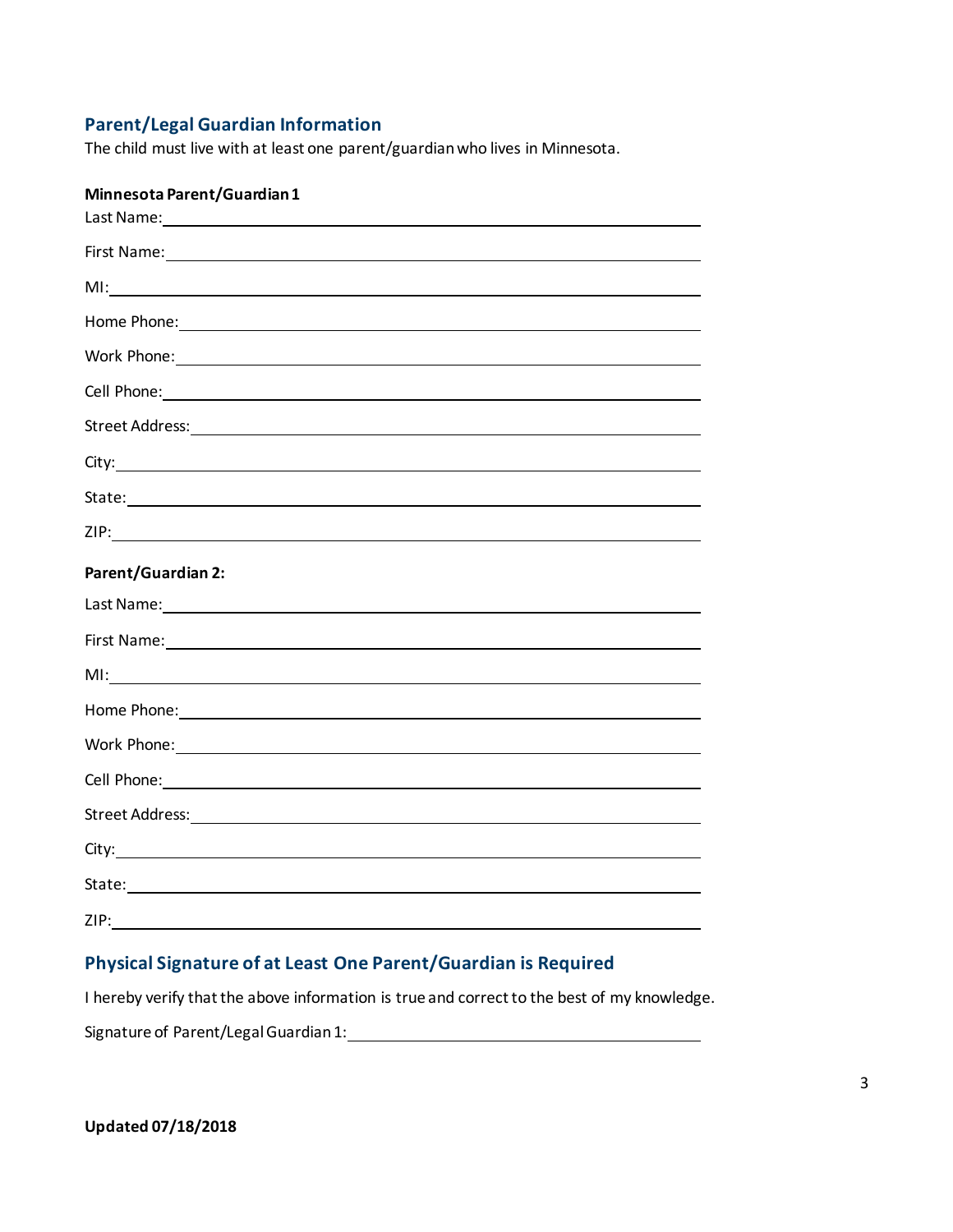| Date:                                            |
|--------------------------------------------------|
| Signature of Parent/Legal Guardian 2 (optional): |
| Date:                                            |

### **Submission Information**

 For priority consideration, please complete this application and send it to the Superintendent's Office in the non-resident District by **January 15** before the first fall enrollment. Please do not send this application to the Minnesota Department of Education. Use one application per student per requested district.

 deadline or, if not, districts may voluntarily agree to allow enrollment through a voluntary *School District Non-*Applications received by the non-resident district after the January 15 deadline may qualify for exceptions to *resident Agreement for Inter-district Enrollment*.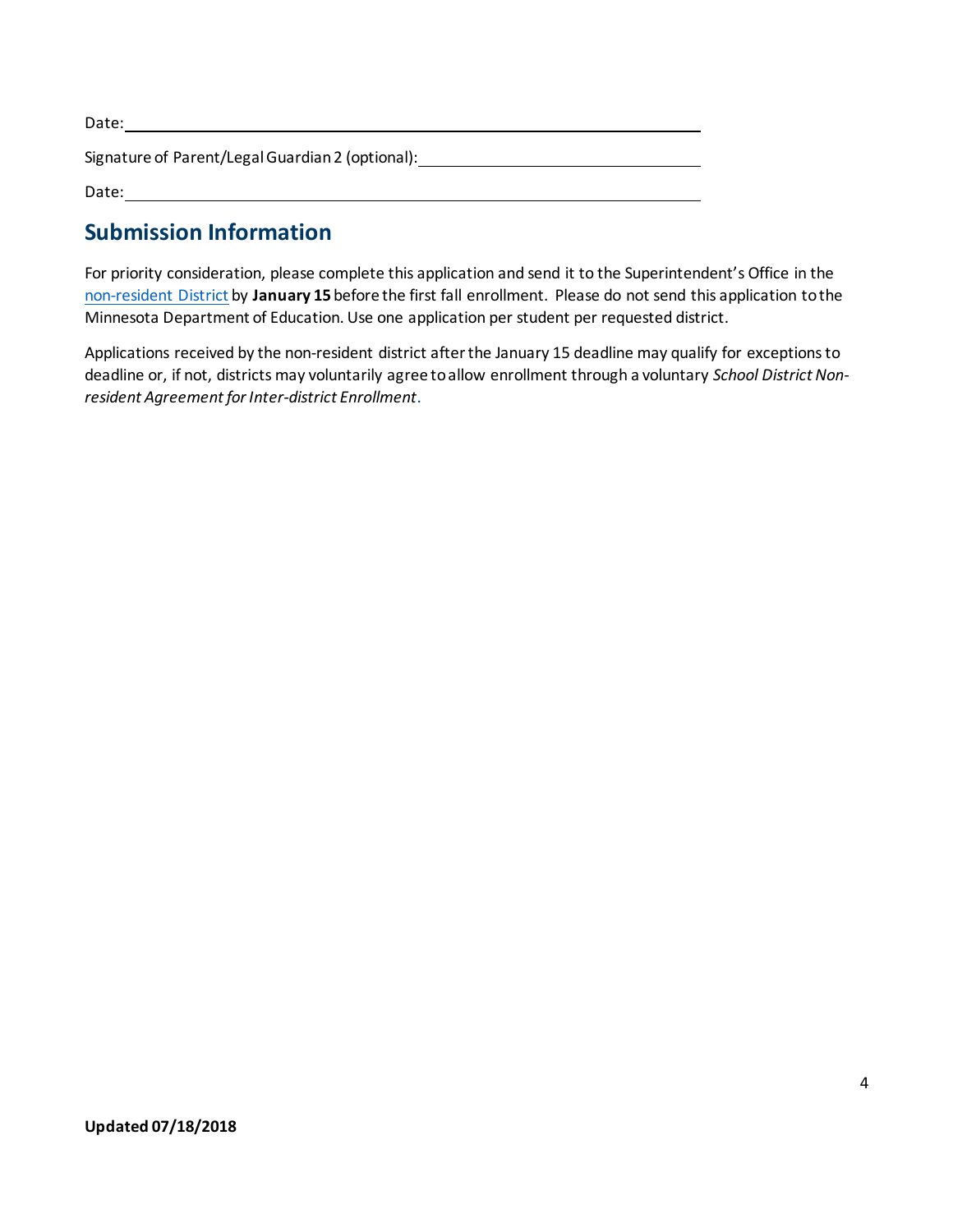## **Section 2: To be Completed by the Non-resident District**

 Choice Program If rejected, you must let families know the legal reason for denial. **Non-resident District**: Notify parents/guardians of application approval or disapproval in writing by **February 15 or no more than 90 days after receiving applications** that come through an Achievement and Integration School

 Families must accept or decline the offer by **March 1 or 45 days after notification that their application has**  district by March 15 (or 30 days after initial receipt if form filed after January 15) of the student's intent to enroll. Districts must report all counts of rejected applications and reasons to the Minnesota Department of **been approved.** After receiving the commitment to attend, the non-resident district must notify the resident Education by July 15 or each year.

#### **Date Application Received:**

| <b>District Name:</b>                        | Fridley Public Schools           |  |  |  |
|----------------------------------------------|----------------------------------|--|--|--|
| <b>District Number:</b>                      | $0014 - 01$                      |  |  |  |
| Lori O'Dowd<br><b>District Contact Name:</b> |                                  |  |  |  |
| Enrollment Coordinator<br>Title:             |                                  |  |  |  |
| Phone:                                       | FAX 763-502-5082<br>763-502-5081 |  |  |  |
| <b>Email Address:</b>                        | lori.odowd@fridley.k12.mn.us     |  |  |  |

#### **Does the January 15 deadline apply?**

 $\Box$  Yes, the deadline applies and it was met.

 ☐ Yes, but it was not met. **If this is the case, contact the superintendent's office in the resident district**  agree to a **Non-resident Agreement** to serve the student prior to open enrollment becoming available. **immediately regarding Section 3 of this form** to determine whether the resident district and your district will

 $\Box$  No, one or both districts receive Achievement and Integration funding from MDE.

 $\Box$  No, family moved to resident district on December 1 or later.

 district's policies, procedures or practices are in violation of Title IV of the Civil Rights Act (Minn. Stat. §124D.03,  $\Box$  No, the commissioner of education and commissioner of human rights have determined the resident subd.7).

#### **Will the student have priority in a lottery?**□ No □ Yes, based on:

 $\Box$  Sibling of currently open-enrolled student in this district.

 $\Box$  MDE-approved Achievement and Integration with specific school choice plan involving the districts.

 $\Box$  Child of Minnesota resident who is a district employee.

☐ City of Edina resident whose resident school district is not Edina Public Schools, seeking entry to the district.

### **Approval/Disapproval of Open Enrollment Application**

#### ☐ **APPROVED**

 ☐ **APPROVED BUT WITH A NON-RESIDENT AGREEMENT** for beginning year that is mutually agreed upon by both districts. Enrollment will continue in subsequent years as open enrollment with the exception that a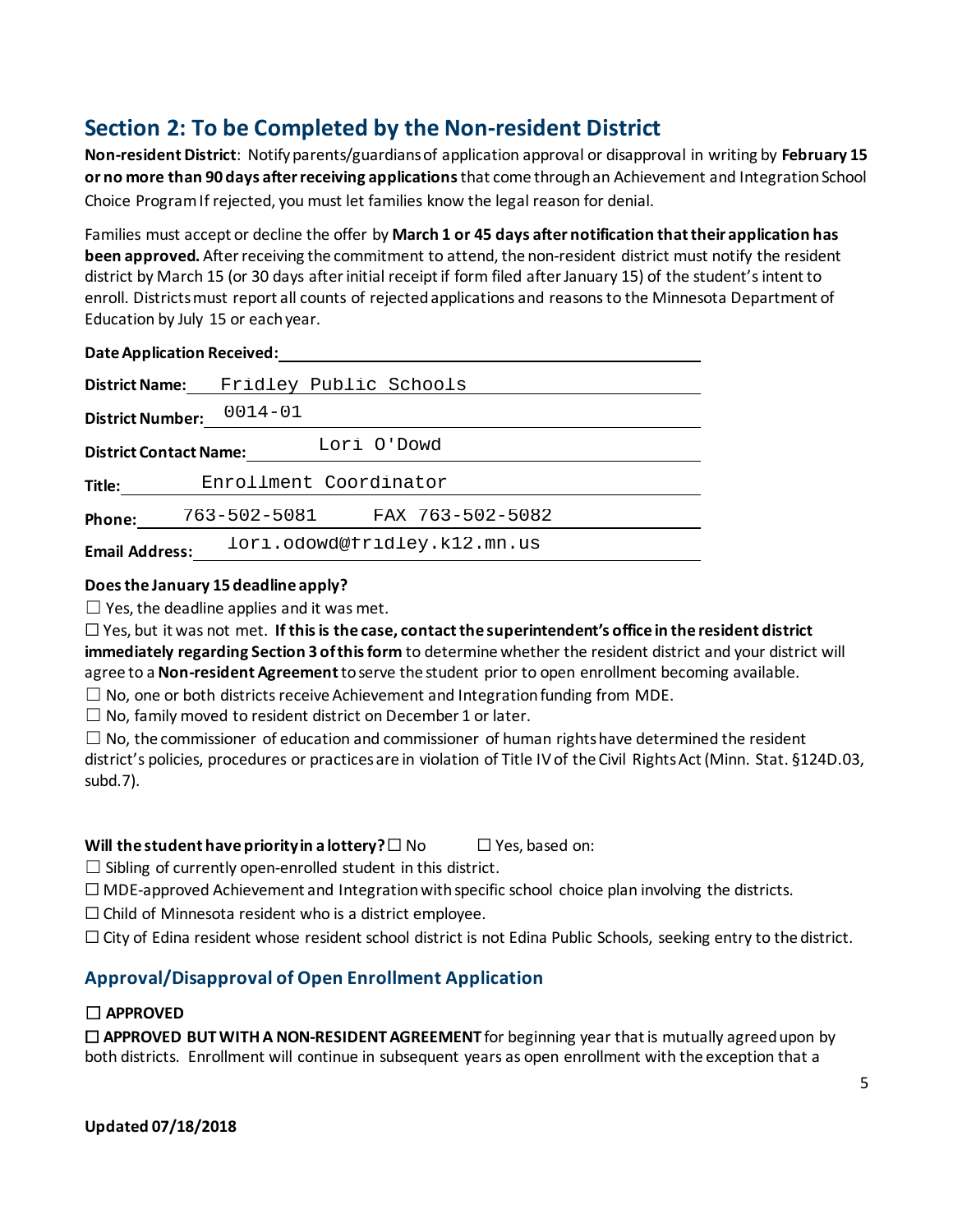who is entering kindergarten the subsequent year may be placed in an open enrollment kindergarten lottery if one is held. (Non-resident district: keep documentation of the agreement. Districts may document agreement using Section 3 or another format of their choosing.) voluntary pre-kindergarten or school readiness plus student's enrollment through a non-resident agreement

#### **STUDENT SITE/PROGRAM ASSIGNMENT**

 On the basis of information provided in the above application, and with respect to district policies and procedures, the above student will be assigned to:

| <b>School Building Name:</b>         |  |
|--------------------------------------|--|
| <b>Starting Date:</b>                |  |
| <b>VPK or School Readiness Plus:</b> |  |

#### ☐ **NOT APPROVED**

 The non-resident district has denied the request for open enrollment because of the following reason(s) allowed in Minnesota Statutes, section 124D.03. Check all that apply:

 $\Box$  The January 15 deadline applies and was not met; situations that would have waived the deadline are not present. See Minnesota Statutes, section 124D.03, subdivision 3. Districts have not mutually agreed to a nonresident agreement.

 voluntary pre-kindergarten or school readiness plus program has been reached. (Minn. Stat. § 124D.03, subd.2)  $\Box$  The requested voluntary pre-kindergarten or school readiness plus program is closed district-wide by board  $\Box$  Statutory enrollment cap has been reached for open enrollment or the enrollment cap for the requested

action. (Minn. Stat. § 124D.03, subd. 2 and subd.6)

#### **NOTIFICATION TO RESIDENT DISTRICT**

 Non-resident district must notify resident district or last district of attendance by March 15 or no later than 30 days after this decision. The same procedures apply to a pupil who applies to transfer from one participating non-resident district to another participating non-resident district.

| Name of Superintendent/Responsible Authority: |  |
|-----------------------------------------------|--|
|                                               |  |

**Name of Superintendent/Responsible Authority: Signature:**  $\mathbf{R} = \mathbf{R} \cdot \mathbf{R}$ 

**Date:** 

**Please Note:** districts may not modify this form, add data fields or create alternative formats.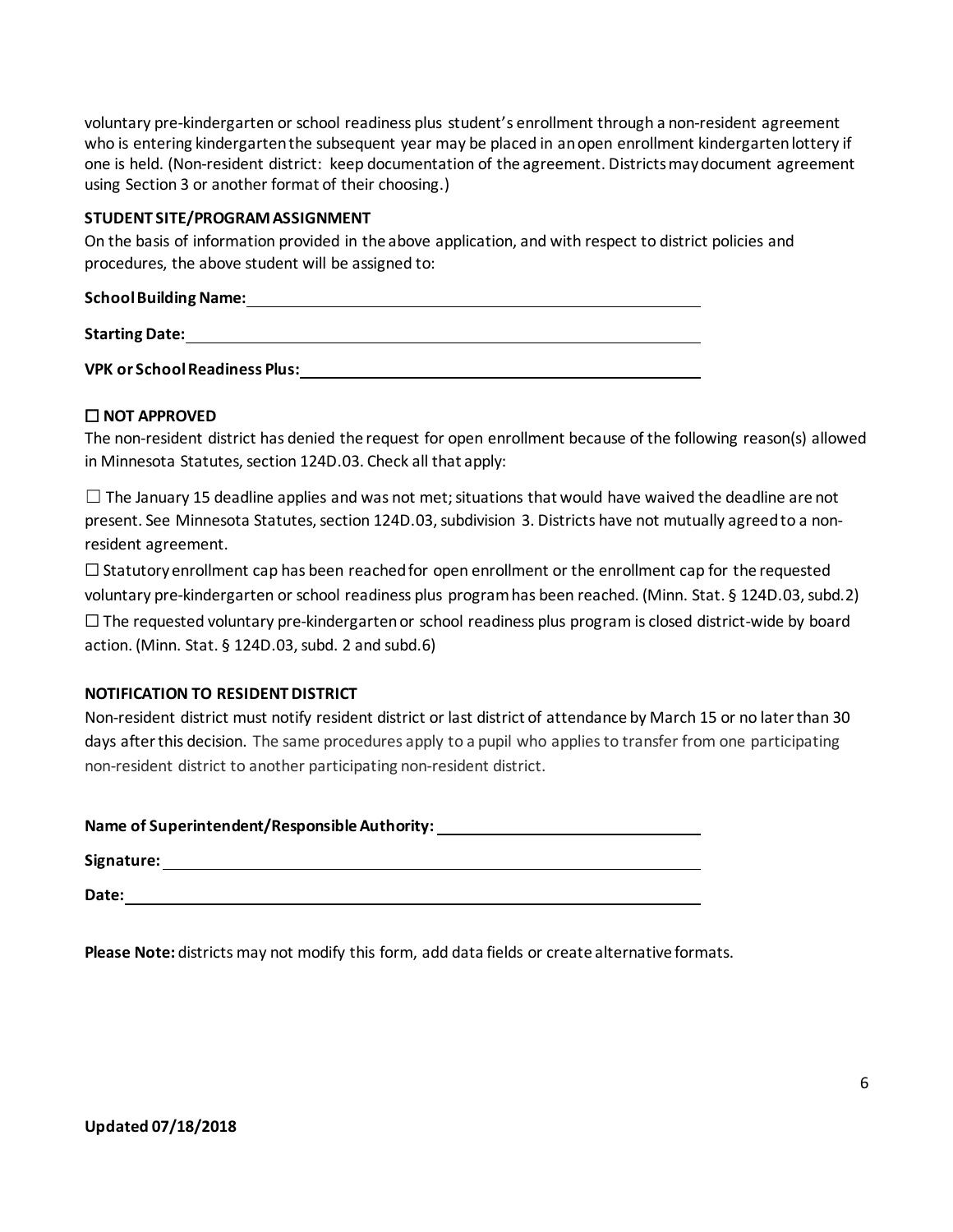

A World-Class Community of Learners

**FRIDLEY PUBLIC SCHOOLS** 6000 West Moore Lake Drive | Fridley, MN 55432 Phone: 763‐502‐5000 | Fax: 763‐502‐5040

## **Open Enrollment Agreement**

**Student Name: Enrolling School:** 

#### **Parent Verification:**

I verify that the information I provided in the School District's Open Enrollment Application is true and correct to the best of my knowledge and belief. I have provided accurate and complete information regarding educational matters (including special education), health and behavior issues, including any suspensions and/or expulsions from other school districts. I understand that if my child is enrolled in Fridley Public Schools as a nonresident student, I and my child agree to abide by the following school district guidelines and conditions:

#### **Attendance:**

- 1. The school district may terminate the enrollment of a nonresident student enrolled under an enrollment options program pursuant to Minnesota state statute at the end of a school year if the student meets the definition of a habitual truant, the student has been provided appropriate services for truancy under Minnesota state statute, and the student's case has been referred to juvenile court. A "habitual truant" is a child under 17 years of age who is absent from attendance at school without lawful excuse for seven days in a school year if the child is in elementary school or for one or more class periods on seven school days in a school year if the child is in middle school, junior high school or high school, or a child who is 17 years of age who is absent from attendance at school without lawful excuse for one or more class periods on seven school days in a school year and has not lawfully withdrawn from school under Minnesota state statute.
- 2. The school district may also terminate the enrollment of a nonresident student over 17 years of age if the student is absent without lawful excuse for one or more periods on 15 school days and has not lawfully withdrawn from school under Minnesota state statute.

#### **Behavior:**

1. The school district may deny enrollment of a nonresident student during the term of his/her expulsion from another school district if the expulsion was for: possession of a dangerous weapon, as defined by federal law, at school or a school function; possession or use of an illegal drug at school or a school function; selling or soliciting a sale of a controlled substance while at school or a school function; or assault.



**INTERNATIONAL BACCALAUREATE (IB) PROGRAMME**

**Our IB World Schools provide:** Primary Years Programme (PYP) in Preschool Primary Years Programme (PYP) in grades K‐4 Middle Years Programme (MYP) in grades 5‐10 Diploma Programme (DP) in grades 9‐12

**OUR SCHOOLS**

Hayes Elementary School R.L. Stevenson Elementary School Fridley Middle School Fridley High School Area Learning Center